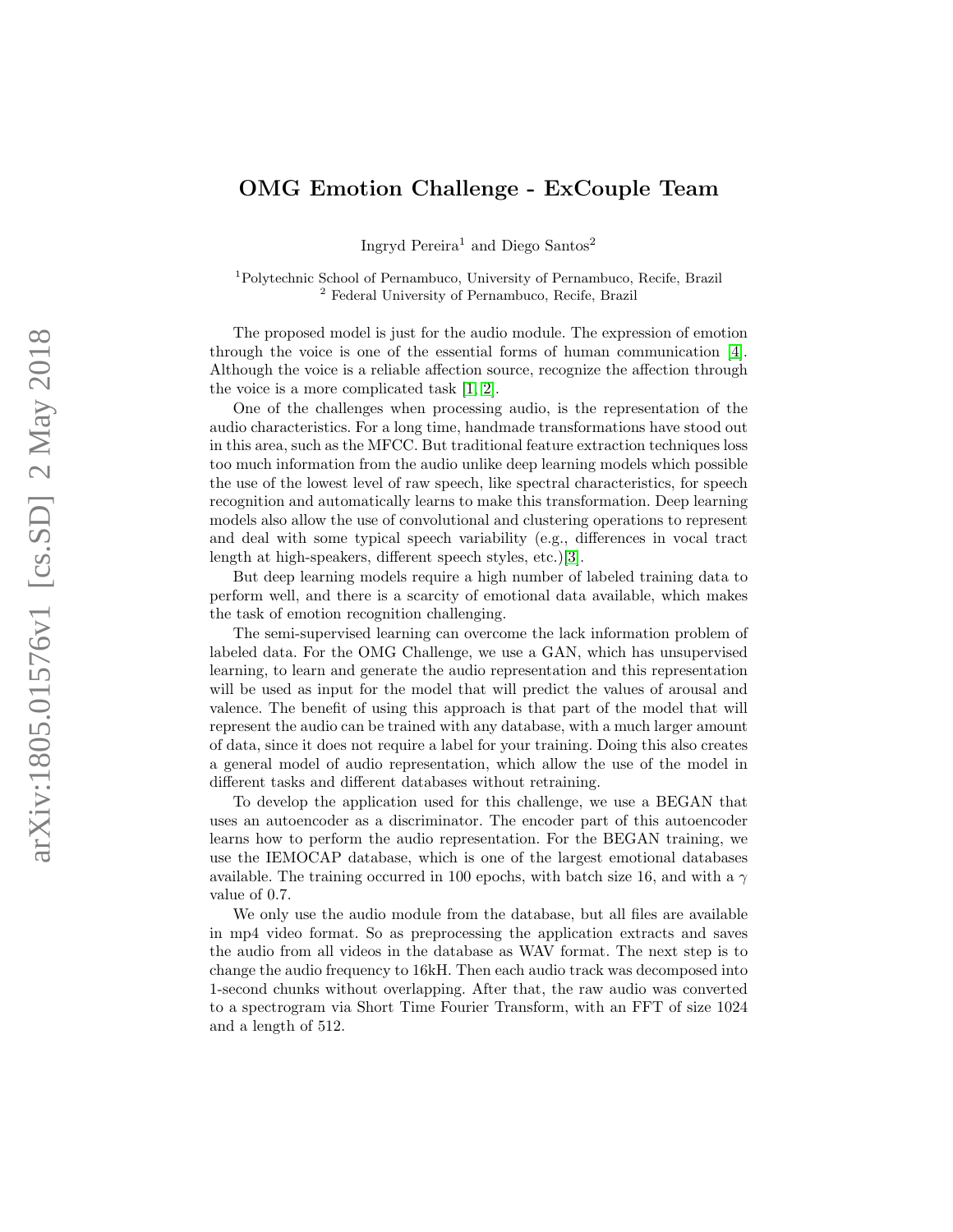Figure [1](#page-1-0) presents the developed model abstraction. The model uses the preprocessed audio as input to the representation module pre-trained by the BE-GAN. The encoder output is the input for a set of convolutional layers followed by dense layers with activation tahn, which predicts the arousal and valence values (values between -1 and 1).



<span id="page-1-0"></span>Fig. 1. Abstraction of the classifier and prediction models

In preprocessing, the application divides the audios into 1-second pieces, performing the prediction for each of these pieces. But at the end of the prediction process, it is necessary to gather the results from each part and check out the value of arousal and valence for whole audio. To do this, we use the median value of the predicted values of each 1-second part from given audio. The median of the set of predicted arousal values will be the representation of arousal of that given audio, and the application uses the same process for valence value.



<span id="page-1-1"></span>Fig. 2. Box plot with the CCC of the Arousal and Valence values predicts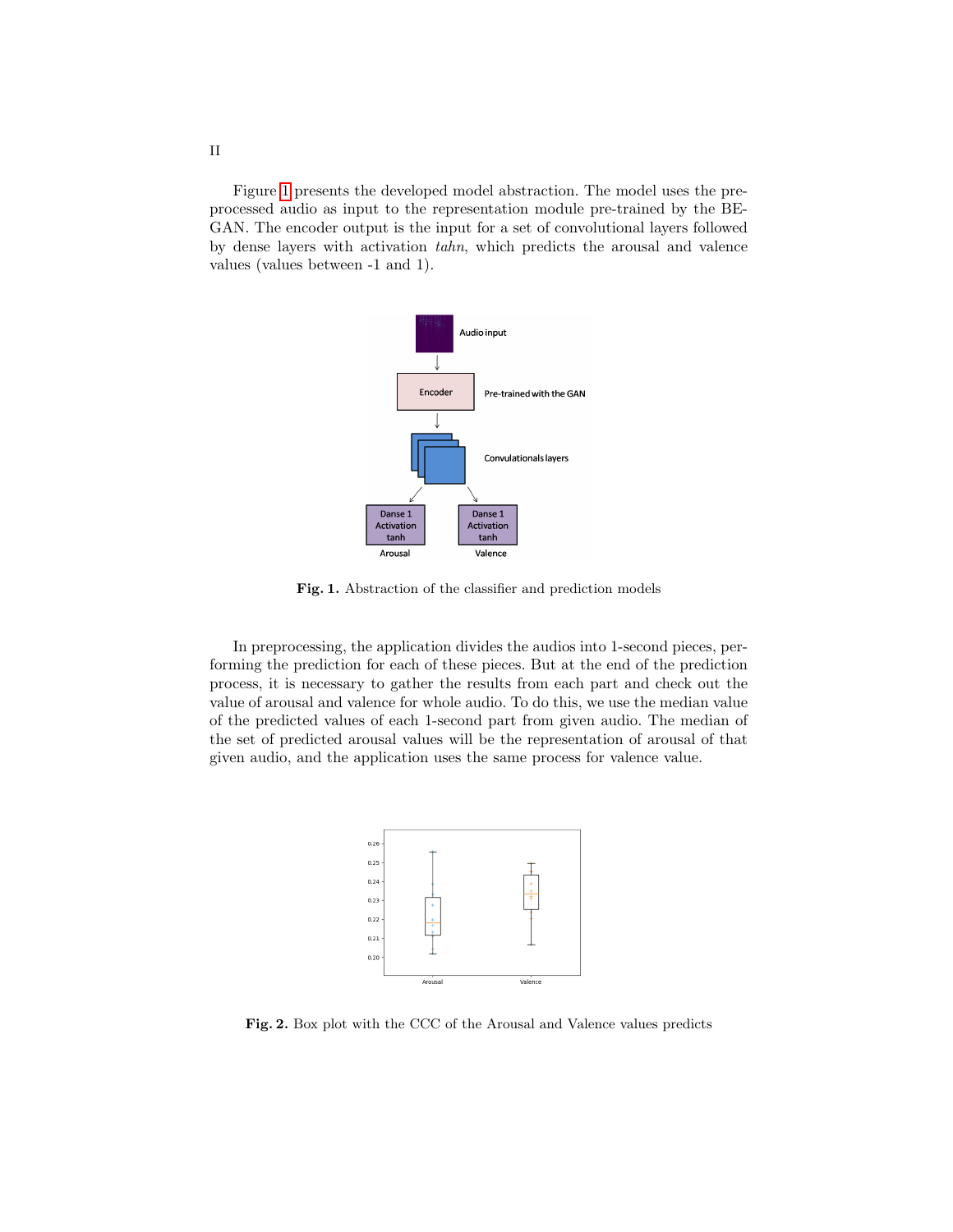Figure [2](#page-1-1) shows the box-plot with the predicted arousal and valence values in 10 model runs. The base line present in Barros et al. work, [\[5\]](#page-3-4) has a CCC better than 0.15 and valence 0.21, and as can be seen in Figure [2,](#page-1-1) our model obtain better results.